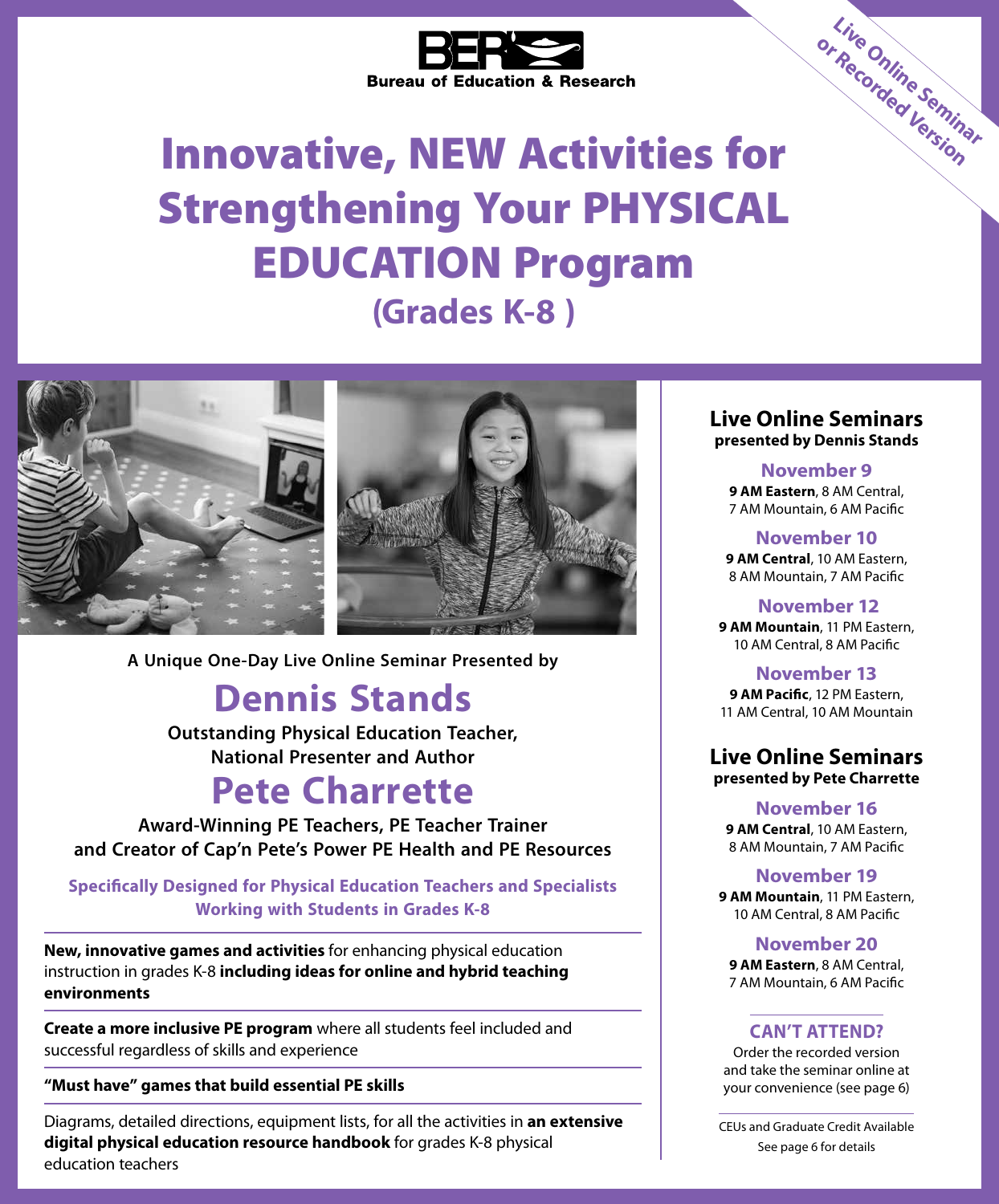# **Ten Key Benefits of Attending**

**"I enjoyed how interactive and hands-on Pete's seminar is!"**



**Who Should Attend** Physical Education Teachers and Specialists serving grades K-8

#### **1. Experience a Myriad of NEW and Innovative Activities for Grades K-8 Physical Education**

Learn a wide variety of new and innovative activities for strengthening your current PE program *including ideas for online and hybrid teaching*

#### **2. Utilize Engaging, NEW Warm-up Activities to Use in the First 5-10 Minutes of Your PE Class**

Learn new quick ways to get heart rates elevated in a fun, safe way … Designed to get ALL kids moving for the entire time

**3. Create a More Inclusive Physical Education Program Where All Students Feel Included and Successful**

Discover practical ways to help all students experience success and positive involvement regardless of their abilities and experience

#### **4. Optimize Your PE Instruction and Classroom Management**

Integrate new, effective strategies into your PE program that will help your lessons fun more smoothly and provide you will tools to handle the unique situations that occur in PE in fair and equitable ways

#### **5. Increase Your Repertoire of New and Innovative Activities for Building Teamwork Skills**

Teamwork is the focus for these type of activities, with groups learning how to work together to accomplish a task

## **6. Incorporate Fun, Heart-Pounding, Activities in Your PE Program**

Learn a variety of simple activities that are fun, highly active and easy to teach

#### **7. Align your PE program with the National Standards for Physical Education and Classroom Academics**

Learn innovative games and activities aligned with the National PE Standards that can be used to teach almost any academic subject

#### **8. Develop Games That Build PE Skills**

Learn mini-games that challenge the more accomplished athlete and are equally fun for those with lesser skills

#### **9. Enhance Student Fitness**

Discover a wide variety of fitness-based activities that are personally challenging but non-competitive in nature … Your students will look forward to moving their bodies with non-traditional movement-based fitness activities that are FUN and easy-to-implement

#### **10. Receive an Extensive Grades K-8 Physical Education Resource Handbook**

You'll leave with an extensive physical education digital resource handbook designed specifically for grades K-8 physical education teachers that is packed with new and innovative activities you can use immediately in your own PE program whether in-person or online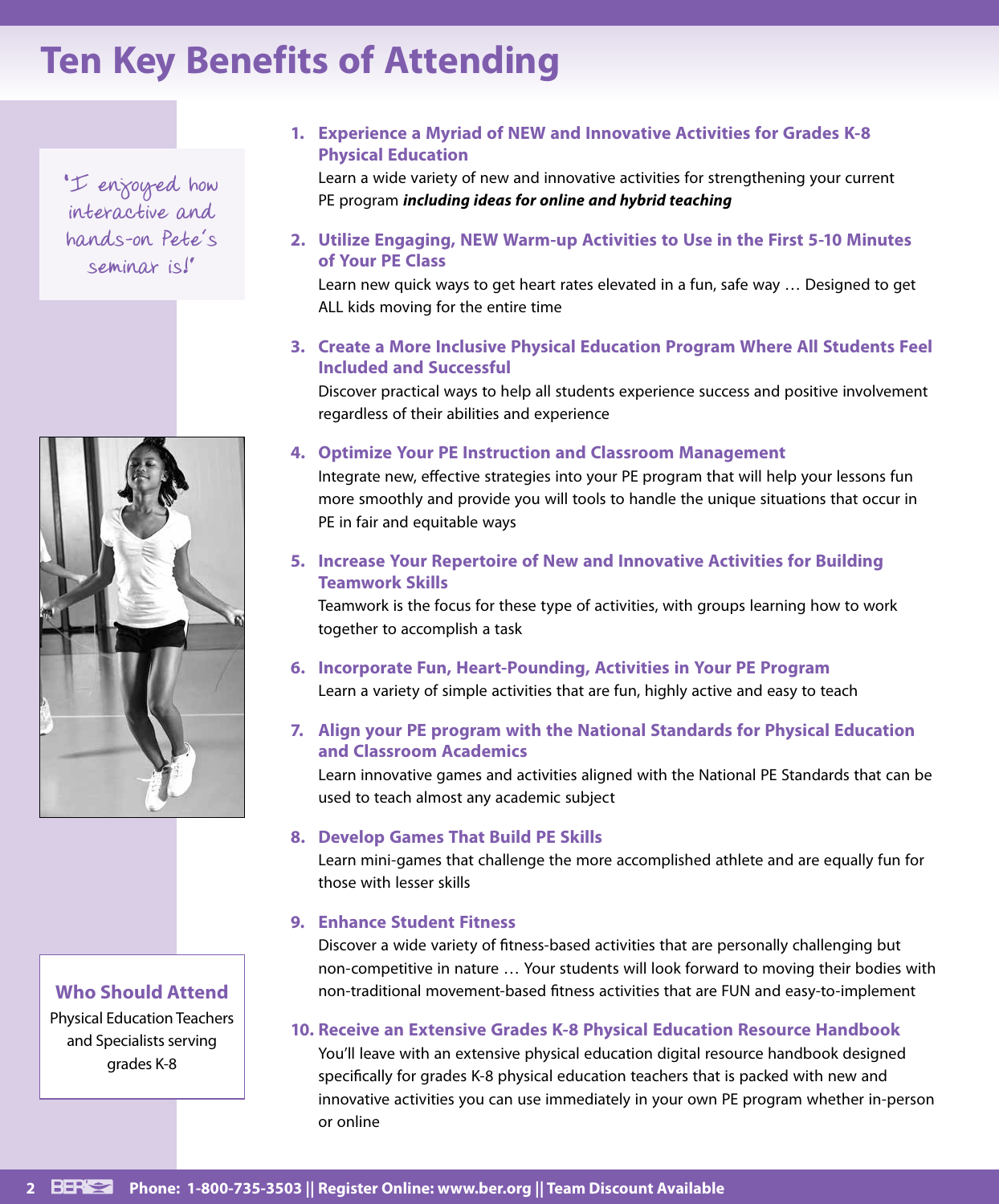# **Outstanding Strategies You Can Use Immediately**

## **What You Will Learn ...**

- **• Innovative and engaging fitness, manipulative skills and locomotor movement activities** for grades K – 8 **that can be used for in-class, online and hybrid teaching**
- **• New, high-energy games and activities** that incorporate academics being taught in the classroom
- **• New warm-up games** that get all students moving in a fun, safe way
- **• Innovative ideas** more effectively managing your PE classes in inclusive ways that eliminate hurt feelings
- **• Practical, engaging movement activities** that help create a fun, safe environment and promote the enjoyment of physical education
- **• PE skills** that challenge the highly competent while meeting the needs of those with lesser skills
- **• Proven ways to elevate the quality of PE skills** using high interest mini-games
- **• Ways to help students learn to compete diligently** without the emphasis on winning and losing
- **• Classroom-tested lesson plans** that are easy-to-follow and use limited equipment
- **• Outstanding games and activities** to use in a limited-space environment
- **• Proven methods** to level the playing field for your students with less physical ability
- **•** New **activities and games** that develop and improve PE skills
- **• Innovative ways** to make every PE class fun, energetic, fast paced, and enjoyable





**"Dennis is an excellent teacher! He has new material every time I take a seminar by him." – LAURA HARLIN, PE TEACHER**

## **Practical Ideas and Strategies**

Whether you are a grades K-8 PE specialist or a classroom teacher responsible for teaching your own PE, you are sure to find many new, engaging and innovative activities to increase student success and the effectiveness of your physical education program. You will have a chance view clips of a wide variety of engaging PE activities presented throughout the day. In this unique seminar you will learn dozens of new and innovative activities designed to encourage maximum participation, regardless of one's skills, or special needs whether you are teaching at school or online.

You will see variety of quick, easy ways to create an environment where no child feels excluded and is able to experience success at his or her own level. Throughout the seminar the emphasis will be on having fun while learning together. Even if you are teaching in a limited space, you will find innovative ways to raise heart rates and maximize participation at the same time. Teamwork will be a component of almost every activity shared throughout this highly active seminar.

*Don't miss this unique opportunity to experience the idea -packed seminar that encourages maximum participation in physical education for all students. You will leave with dozens of strategies and activities you can use immediately in your own physical education program.* 

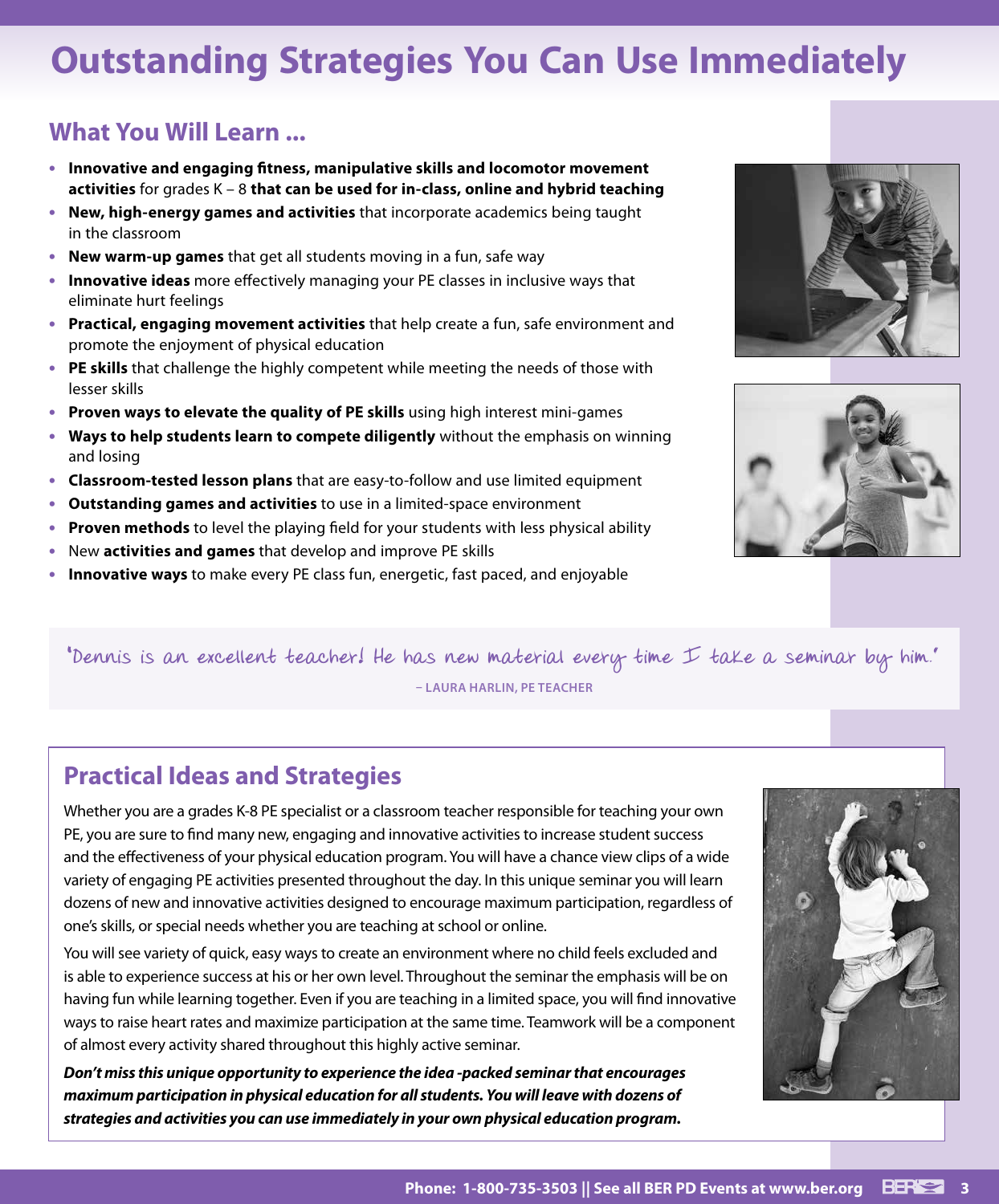# **A Message From Your Seminar Leaders, Dennis Stands and Pete Charrette**

### **Uniquely Qualified Instructors**

**DENNIS STANDS** is an experienced physical education teacher, outstanding presenter and author. He brings more than 30 years of teaching experience and for the past 18 years has been conducting PE teacher trainings nationwide. Dennis is passionate about making PE a fun and successful experience for all students, regardless of their ability level and presents activities designed for maximum participation, involving teamwork, skills and fun as major components. Participants find Dennis' seminars to be fast moving and filled with practical ideas that can be immediately incorporated into physical education programs.

**PETE CHARRETTE**, creator of Cap'n Pete's Power PE, is an award-winning, nationally-board certified physical education teacher with more than 30 years teaching experience. Pete has also served as a national board professional teaching standards trainer. He has developed more than 700 PE and health resources that are currently being used by educators across the world, Pete has presented and keynoted at the district, state and national levels and has designed an award-winning physical education website. He has an impactful online presence that includes a popular PE blog and has presented online for prominent global PE summits and been a guest on PE podcasts.

Dear Colleague:

You are invited for a fast-paced day of sharing many new and innovative games and activities that will "spice up" your current PE program! Your students will thank you for showing them how much fun PE can be while learning and laughing through motivating games and activities that build PE skills.

You will experience a wide variety of activities, proven to bring a fun spark to your PE program. No matter your teaching situation, even if limited by space or equipment, you are sure to find many new and innovative games, always with an emphasis on maximum participation.

All the activities that will be shared with you have been extensively and successfully used with grades K-8 students with a wide variety of PE skills and experience. *Whether you are teaching in-person, online or in a hybrid teaching environment you will leave with an array of ideas and activities you can use the next day in your own PE classes.*

This will be a packed day of learning to help make your PE program the best it can be.

Sincerely,

Dennis Stands

Dennis Stands **Pete Charrette** 

P.S. You will receive **an extensive grades K-8 physical education digital resource handbook** written specifically for this seminar, filled with all the activities you will experience during the seminar.

**"You will experience a wide variety of activities, proven to bring a fun spark to your PE program."**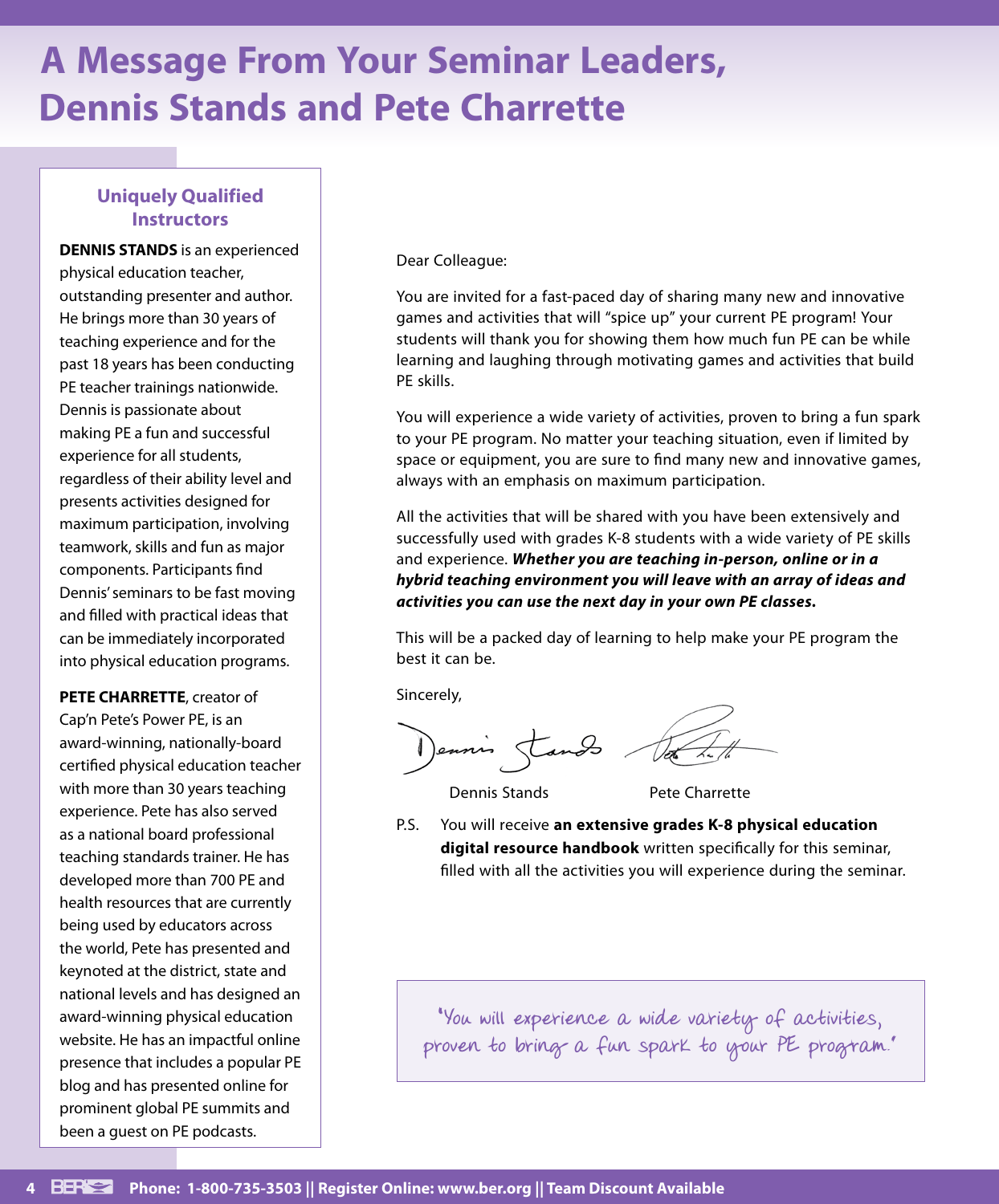# **What Your Colleagues Say About Dennis Stands and Pete Charrette**

*"So excited to have a non-sports based PE program. This seminar will help me develop a more fitness-based program."* **Cheyenne Freeman, Grades 6-8 PE Teacher**

*"This is a great mid-year booster for my PE class and the games we play."* **Toni Reynolds, PE Teacher**

*"Even with 29 years of teaching elementary PE under my belt, I will start the day tomorrow with great, new ideas!"* **Kristi Reynier, K-3 PE Teacher**

*"Wonderful! I came away with lots of good ideas."* **Mike Rodgers, PE Teacher**

*"Everything that was shared with us was perfect. I can take all of it and implement it immediately into my own PE program. Had a ton of fun and enjoyed the entire seminar. I have been teaching for 32 years and learned a lot today."* **Blake Chong, K-5 PE Teacher**



## **About BER Live Online Seminars**

## **With the current health challenges, all BER in-person PD events are currently being presented in a Live Online format:**

#### **Outstanding Instructors**

All programs are led by outstanding BER national trainers

#### **Extensive Resource Handbooks**

You'll have access to an extensive digital Resource Handbook before, during and after your seminar

#### **Highly Interactive**

You'll be able to ask questions in real time and interact with the instructor and other participants

#### **Program Guarantee**

As we have for 43 years, we guarantee the high quality of our programs. If you are not satisfied, we'll give you a 100% refund.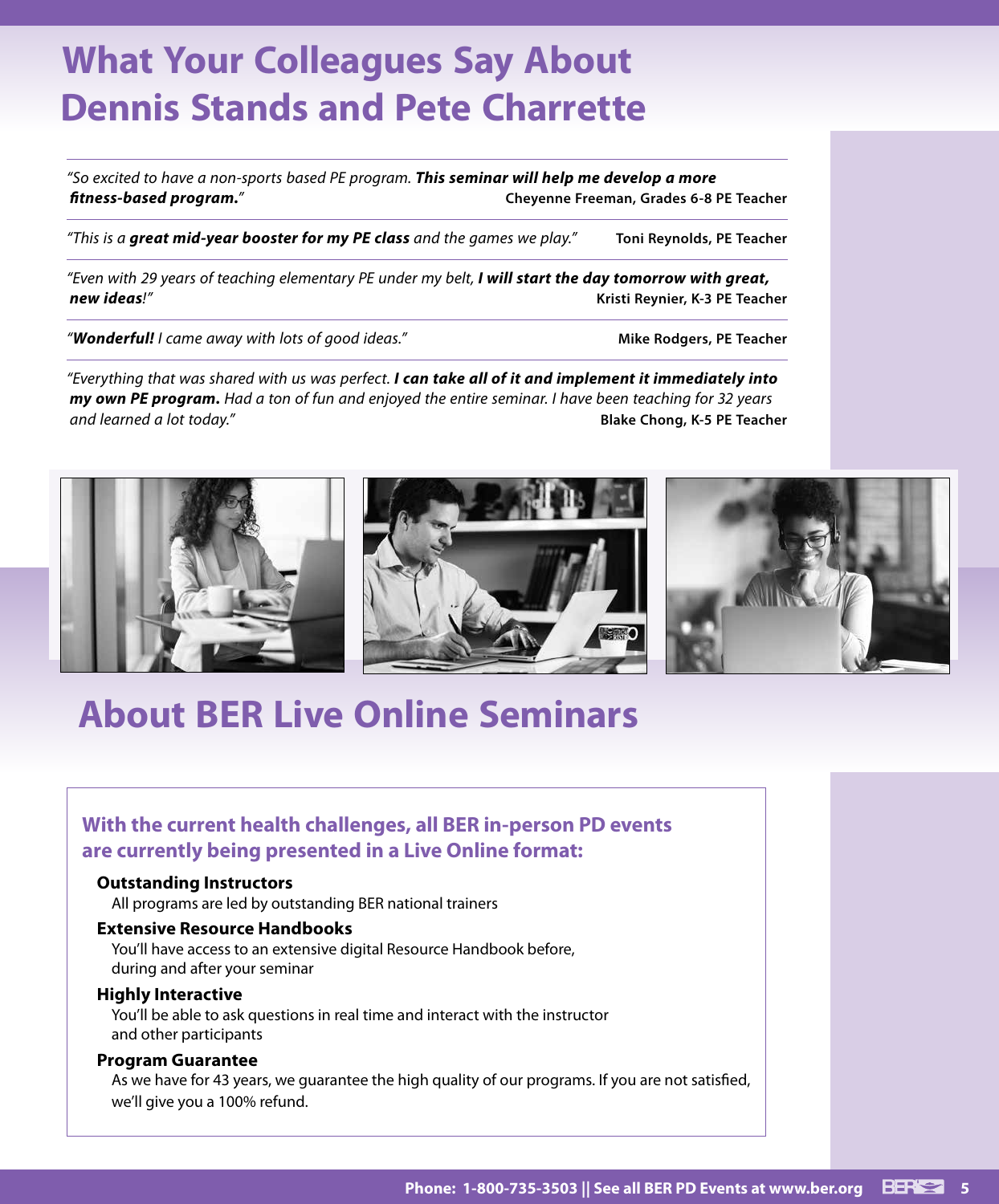## **Special Benefits of Attending**



**"I loved Pete's practical solutions to the challenges I face every day."**

## **On-Site Training**

Most BER seminars can be brought to your school or district in-person or online. See the options at www.ber.org/onsite or call 877-857-8964 to speak to one of our On-Site Training Consultants.

### **Extensive Digital Physical Education Resource Handbook**

Each participant will receive an extensive digital resource handbook giving you access to countless strategies before, during and after the seminar. The handbook includes:

- New games, even with limited space that keeps everyone moving for a short period of time
- Cool-down activities, used following an active class, before sending students back to the classroom
- Fun, easy-to-learn activities that build PE skills
- Interesting and fun activities requiring the entire group to work together

### **Share Ideas with Other PE Teachers**

This seminar provides a wonderful opportunity for participants to share ideas with other educators interested in enhancing their grades K-8 physical education programs.

### **Consultation Available**

Your instructors will be available to answer your specific questions and the unique needs of your own PE program.

### **Meet Inservice Requirements / Earn State CEUs**

Participants of both the Live Online Seminar and those completing the Recorded Version online can receive a certificate of participation that may be used to verify five continuing education hours. In addition, state CEUs are available for both versions of the course. For details, visit www.ber.org/ceus

### **Earn One to Four Graduate Semester Credits**

**BRANDMAN** Up to four graduate level professional development credits are University CHAPMAN UNIVERSITY SYSTEM available with an additional fee and completion of follow-up practicum activities. Details for direct enrollment with Brandman University, part of the Chapman University system, will be available at this program.

## **Can't Attend?**

## **Other Professional Development Options:**

## **Recorded Version of the Seminar**

Both courses will be video recorded and available to take online at your convenience. You'll have access to the entire course and to the extensive digital resource handbook. Optional CEUs and graduate credit available. To enroll in either course, see registration form on page 7.

## **Related On-Demand Online Course**

A related On Demand Video-Based Online Learning course, *Innovative, New Activities for Strengthening Your Physical Education Program*, for Grades K-8, is available for immediate registration. To enroll, visit www.ber.org/online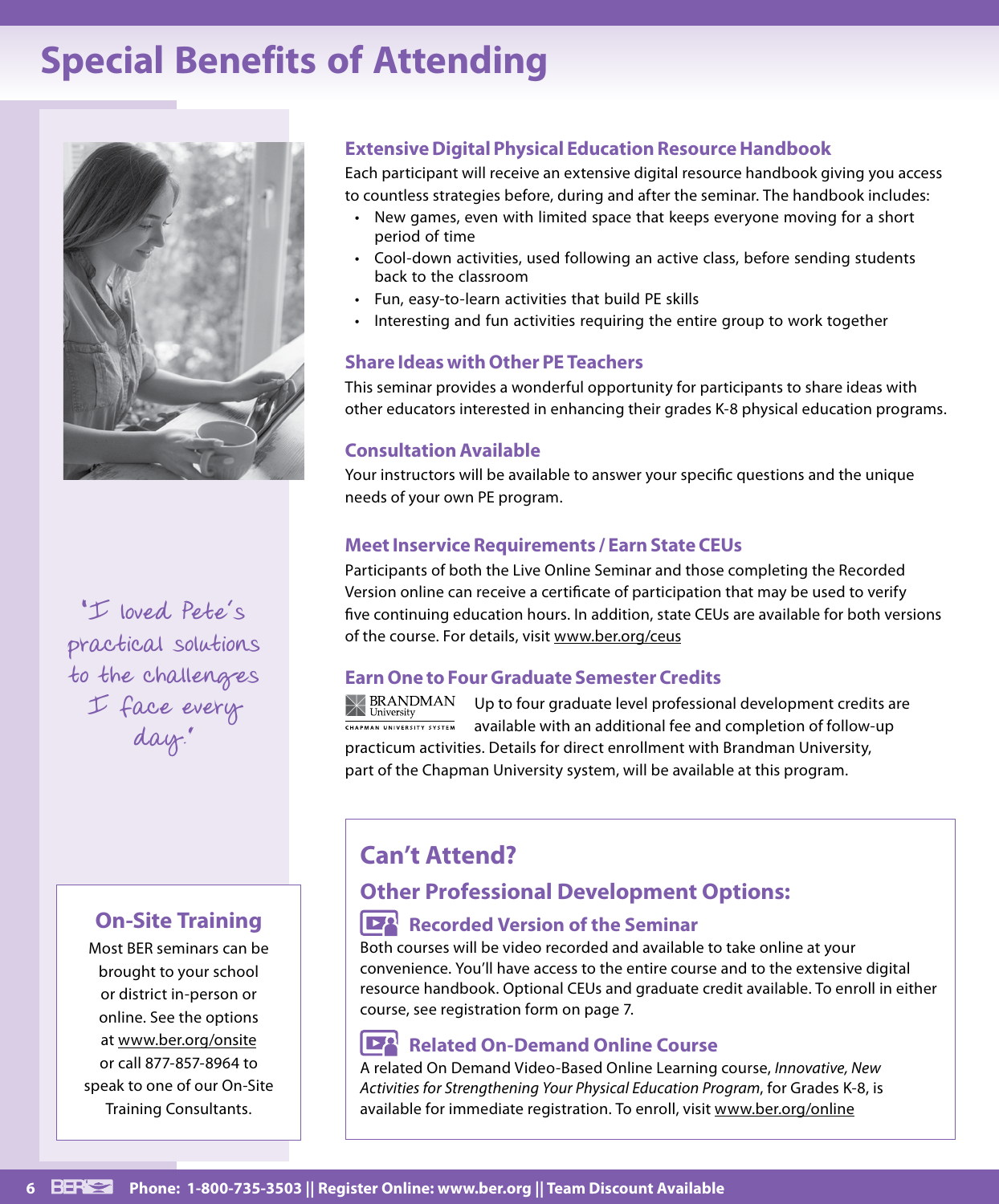## Innovative, NEW Activities for Strengthening Your PHYSICAL EDUCATION Program **(Grades K-8)**

| <b>Registration (PSS1F1) Dennis Stands</b>                |                                                                                                     |                                                                           |  |  |
|-----------------------------------------------------------|-----------------------------------------------------------------------------------------------------|---------------------------------------------------------------------------|--|--|
| □                                                         | 1. November 9, 2020 (Start time: 9 AM Eastern)                                                      |                                                                           |  |  |
| $\Box$<br>2. November 10, 2020 (Start time: 9 AM Central) |                                                                                                     |                                                                           |  |  |
| 3. November 12, 2020 (Start time: 9 AM Mountain)<br>□.    |                                                                                                     |                                                                           |  |  |
| □<br>$-or-$                                               | 4. November 13, 2020 (Start time: 9 AM Pacific)                                                     |                                                                           |  |  |
| □                                                         |                                                                                                     | 5. I'd like to order the recorded version of Dennis' seminar              |  |  |
| <b>Registration (PGC1F1) Pete Charrette</b>               |                                                                                                     |                                                                           |  |  |
| □                                                         | 6. November 16, 2020 (Start time: 9 AM Central)                                                     |                                                                           |  |  |
| □<br>□.                                                   | 7. November 19, 2020 (Start time: 9 AM Mountain)<br>8. November 20, 2020 (Start time: 9 AM Eastern) |                                                                           |  |  |
| $-or-$                                                    |                                                                                                     |                                                                           |  |  |
| □.                                                        |                                                                                                     | 9. I'd like to order the recorded version of Pete's seminar               |  |  |
| <b>FIRST NAME</b>                                         | M.I.                                                                                                | <b>LAST NAME</b>                                                          |  |  |
|                                                           |                                                                                                     |                                                                           |  |  |
| POSITION, SUBJECT TAUGHT                                  | <b>GRADE LEVEL</b>                                                                                  |                                                                           |  |  |
|                                                           |                                                                                                     |                                                                           |  |  |
| SEMINAR NUMBER: .                                         | (Please see list above)                                                                             |                                                                           |  |  |
|                                                           | List additional registrants on a copy of this form                                                  |                                                                           |  |  |
| <b>SCHOOL NAME</b>                                        |                                                                                                     |                                                                           |  |  |
|                                                           |                                                                                                     |                                                                           |  |  |
| <b>SCHOOL MAILING ADDRESS</b>                             |                                                                                                     |                                                                           |  |  |
|                                                           |                                                                                                     |                                                                           |  |  |
| <b>CITY &amp; STATE</b>                                   |                                                                                                     | ZIP CODE                                                                  |  |  |
|                                                           |                                                                                                     |                                                                           |  |  |
| <b>SCHOOL PHONE NUMBER</b>                                |                                                                                                     | <b>HOME PHONE NUMBER</b>                                                  |  |  |
| $\mathcal{L}$                                             | €                                                                                                   | $\mathcal{L}$                                                             |  |  |
|                                                           |                                                                                                     | Registration confirmations and login details are sent via e-mail          |  |  |
| E-MAIL ADDRESS (REQUIRED FOR EACH REGISTRANT)             |                                                                                                     |                                                                           |  |  |
|                                                           |                                                                                                     |                                                                           |  |  |
| <b>HOME MAILING ADDRESS</b>                               |                                                                                                     |                                                                           |  |  |
|                                                           |                                                                                                     |                                                                           |  |  |
| <b>CITY &amp; STATE</b>                                   |                                                                                                     | <b>ZIP CODE</b>                                                           |  |  |
|                                                           |                                                                                                     |                                                                           |  |  |
|                                                           |                                                                                                     |                                                                           |  |  |
|                                                           |                                                                                                     | <b>IMPORTANT: PRIORITY ID CODE: EPGC1F1</b>                               |  |  |
|                                                           |                                                                                                     |                                                                           |  |  |
|                                                           |                                                                                                     | <b>METHOD OF PAYMENT - Team Discount Available</b>                        |  |  |
|                                                           | The registration fee is \$279 per person,                                                           |                                                                           |  |  |
|                                                           |                                                                                                     | for teams of three or more registering at the same time, the fee is \$259 |  |  |
|                                                           |                                                                                                     | per person. Payment is due prior to the program. No cash please.          |  |  |

 A check (payable to **Bureau of Education & Research**) is attached

| $\Box$ A purchase order is attached, P.O. # |                                                                      |
|---------------------------------------------|----------------------------------------------------------------------|
|                                             | (Be sure to include priority ID code on the P.O.)                    |
| □ MasterCard<br>Charge my:                  | $\Box$ Discover<br>$\Box$ VISA                                       |
| $Account # \_\_$                            | $Exp.$ Date: $\_\_\_\_\_\_\_\_\_\_\_\_\_\_\_\_\_\_\_\_\_\_$<br>MO/YR |
|                                             | (Found on back of card)                                              |
|                                             |                                                                      |
| Please print name as it appears on card     | Signature (required for credit card purchases)                       |

## **JR EASY WAYS TO REGISTER:**



**FAX this form to: 1‑425‑453‑1134**

**PHONE toll-free: 1-800-735-3503**

(Weekdays 5:30 am ‑ 4 pm Pacific Time)

**MAIL this form to: Bureau of Education & Research** 915 118th Avenue SE • PO Box 96068 Bellevue, WA 98009‑9668

#### **Program Hours**

- Live Online seminars start times are described on the cover
- eck-in 15 minutes prior to the seminar
- e Online seminars are five hours in length plus breaks
- gistrants will receive login information by email four days before ir Live Online seminar

registration fee is \$279 per person, \$259 per person for groups of or more registering at the same time. Call us at 1-800-735-3503 roups of ten or more. Payment is due prior to the program. ncludes seminar registration, a certificate of participation and tensive digital resource handbook. The fee is the same for Online Seminars or Recorded Seminars.

#### **Cancellation/Substitutions:**

of your paid registration fee will be refunded if you can't attend otify us at least 10 days before the seminar. Late cancellations prior to the event date will be refunded less a \$15 service fee. itutions may be made at any time without charge.

#### **Program Guarantee**

and behind the high quality of our programs by providing the ving unconditional guarantee: If you are not satisfied with this ram, we'll give you a 100% refund of your registration fee.

#### **Further Questions**

the Bureau of Education & Research (800) 735-3503 or visit nline at **www.ber.org**. The Bureau is North America's leading enter of PD training for professional educators. Programs based on sound research, are highly practical in content and istently receive excellent evaluations.



PSS1F1 | PGC1F1 © 2020 Bureau of Education & Research. All rights reserved.